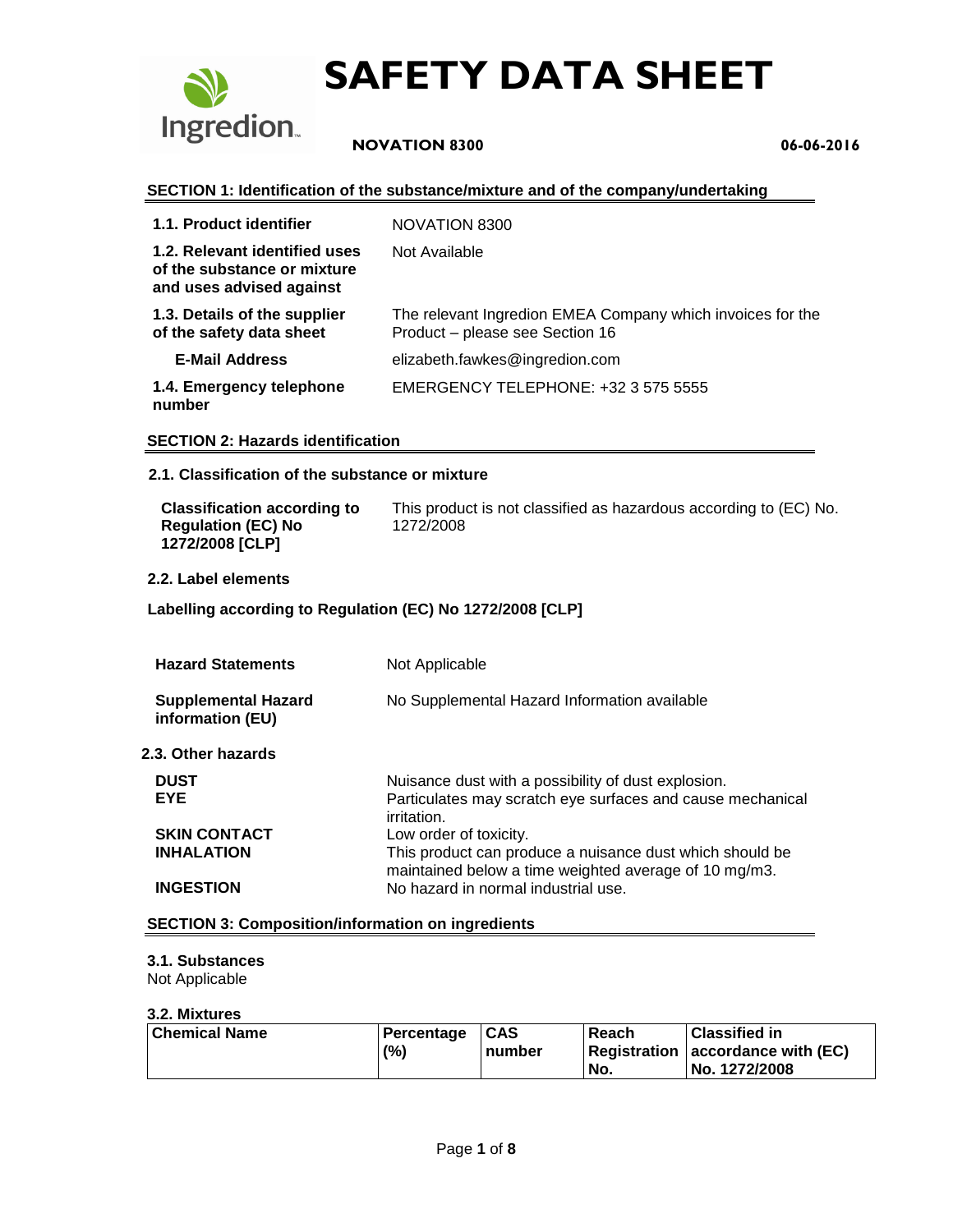

 **NOVATION 8300 06-06-2016**

| This product is not classified as |  |  |
|-----------------------------------|--|--|
| hazardous                         |  |  |

#### **See Section 16 for full text of hazard statements.**

#### **SECTION 4: First aid measures**

| 4.1. Description of first aid measures |                                                                                                                                                       |  |
|----------------------------------------|-------------------------------------------------------------------------------------------------------------------------------------------------------|--|
| <b>Inhalation</b>                      | Remove patient from exposure.                                                                                                                         |  |
| Eye contact                            | Remove particles by irrigating with eye wash solution or clean water,<br>holding the eyelids apart. If symptoms develop, obtain medical<br>attention. |  |
| <b>Skin contact</b>                    | Wash skin with soap and water.                                                                                                                        |  |
| <b>Ingestion</b>                       | None required.                                                                                                                                        |  |
| Self-protection of the first<br>aider  | Not available                                                                                                                                         |  |

#### **4.2. Most important symptoms and effects, both acute and delayed Symptom** Possible physical irritant from dust particles.

**4.3. Indication of any immediate medical attention and special treatment needed Notes to the physician** No further first aid information is available.

#### **SECTION 5: Firefighting measures**

#### **5.1. Extinguishing media**

| Suitable extinguishing<br>media   | CO <sub>2</sub> Dry Chemical Foam Water Fog |
|-----------------------------------|---------------------------------------------|
| Unsuitable Extinguishing<br>Media | None known.                                 |

#### **5.2. Special hazards arising from the substance or mixture**

| Fire and/or Explosion                          | Minimum ignition temperature of dust cloud- approx. 390 C. Minimum                                                                                             |
|------------------------------------------------|----------------------------------------------------------------------------------------------------------------------------------------------------------------|
| Hazards                                        | explosive concentration-approx. 62 mg/l. Minimum energy to ignite                                                                                              |
| <b>Hazardous Combustion</b><br><b>Products</b> | cloud by electrical spark-approx. 0.045 joules.<br>Thermal decomposition could produce carbon monoxide, carbon<br>dioxide, and unidentified organic compounds. |

#### **5.3. Advice for firefighters**

| Fire Fighting Methods and | No special procedures are required. |
|---------------------------|-------------------------------------|
| Protection                |                                     |

#### **SECTION 6: Accidental release measures**

#### **6.1. Personal precautions, protective equipment and emergency procedures**

For non-emergency personnel Non-emergency personnel should be kept clear of the area.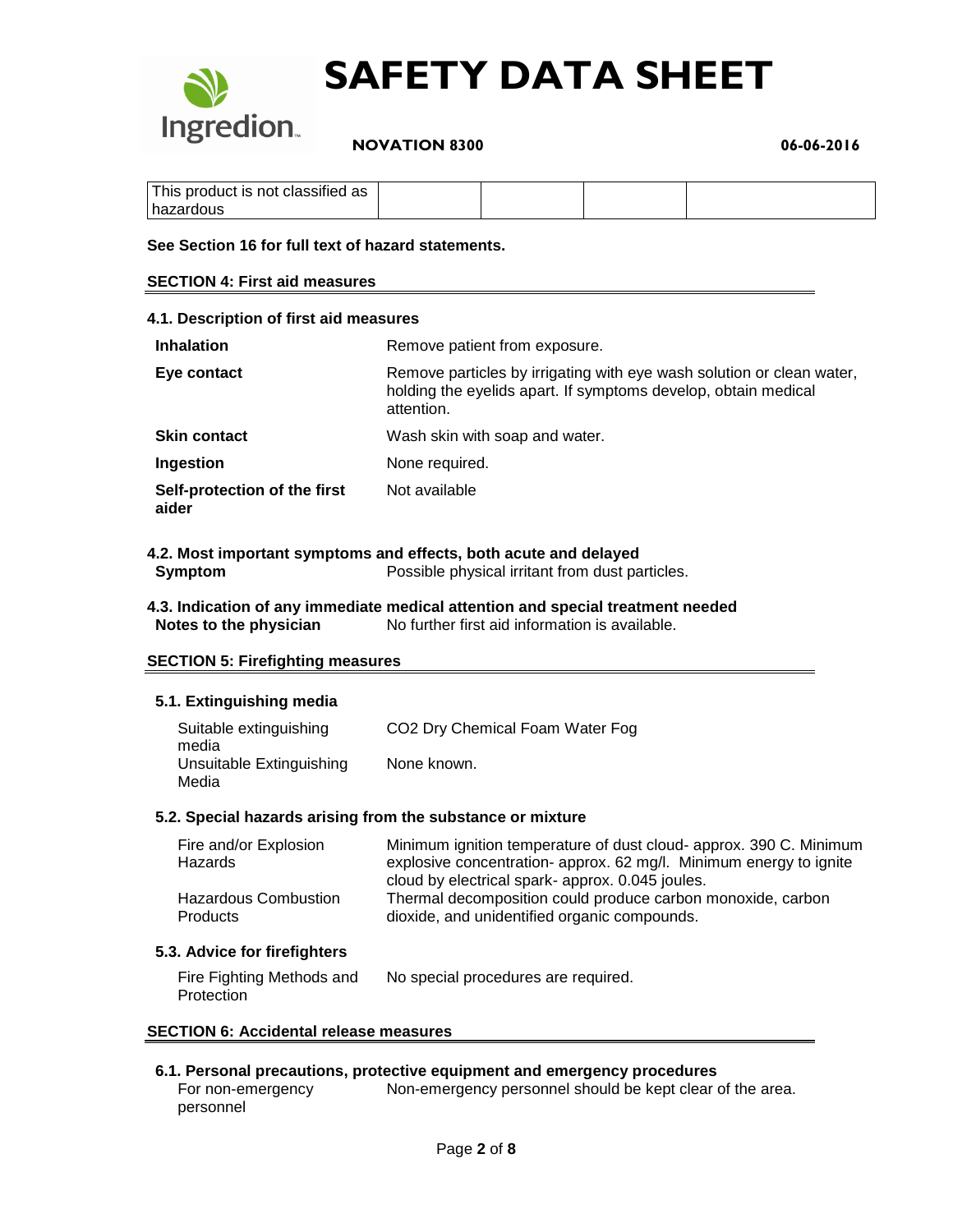

# **NOVATION 8300 06-06-2016**

| For emergency responders                                        | Use personal protective equipment as required.                                                                                                                           |
|-----------------------------------------------------------------|--------------------------------------------------------------------------------------------------------------------------------------------------------------------------|
| 6.2. Environmental<br>precautions                               | Not available                                                                                                                                                            |
| 6.3. Methods and material<br>for containment and<br>cleaning up | Normal precautions for "nuisance dust" should be observed. Avoid<br>prolonged inhalation of dust. Sweep up or vacuum up and place in<br>suitable container for disposal. |
| 6.4. Reference to other<br>sections                             | See Section 8 for appropriate personal protective equipment. See<br>Sections 2 and 7 for additional information on hazards and<br>precautionary measures.                |

### **SECTION 7: Handling and storage**

| Store in a clean, dry, well ventilated warehouse away from odorous<br>materials.                                                                     |
|------------------------------------------------------------------------------------------------------------------------------------------------------|
| Ambient. Store in a clean, dry, well ventilated warehouse away from<br>odorous materials.                                                            |
| No special sensitivity.                                                                                                                              |
| No.                                                                                                                                                  |
| Yes                                                                                                                                                  |
| Use care to minimise dust generation in normal use conditions.<br>Avoid dispersing the powder in the air. Prevent build-up of powder on<br>surfaces. |
| Mechanical handling of the powder on inadequately grounded<br>equipment can result in static electrical discharges.                                  |
| None known.                                                                                                                                          |
| Not Available                                                                                                                                        |
|                                                                                                                                                      |

### **SECTION 8: Exposure controls/personal protection**

#### **8.1. Control parameters**

#### **Occupational Exposure Limits (TWA)**

| <b>COMPONENT</b> | <b>EXPOSURE LIMITS</b>         | EC INDICATIVE         |
|------------------|--------------------------------|-----------------------|
|                  |                                | OCCUPATIONAL EXPOSURE |
|                  |                                | LIMIT VALUES          |
| Starch           | 10 mg/m3 TWA (total inhalable) | Not available         |
|                  | 4 mg/m3 TWA (respirable)       |                       |

#### **8.2. Exposure controls**

**Appropriate Engineering** 

General.

**controls**

**Personal protective equipment**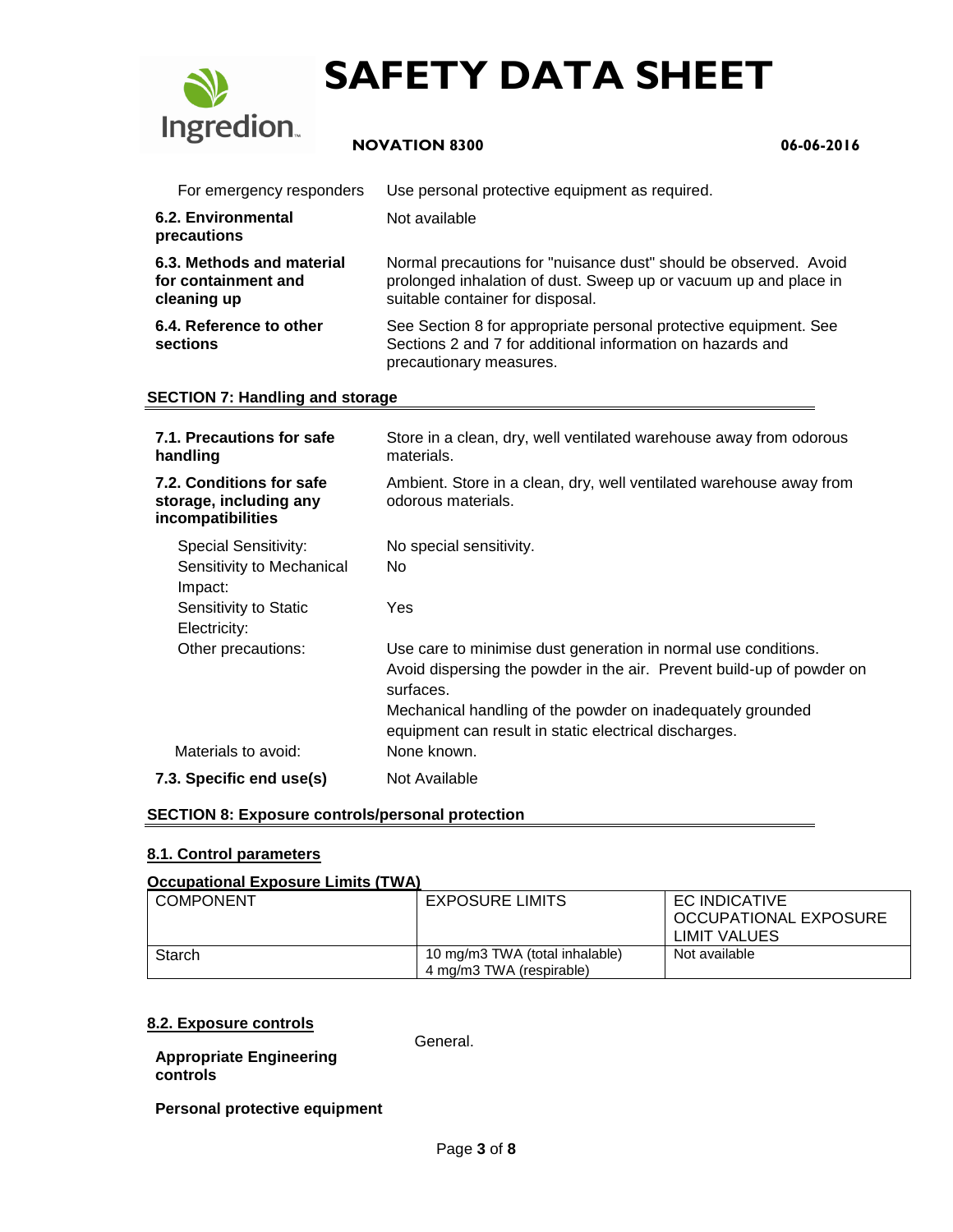

# **NOVATION 8300 06-06-2016**

| - Eye protection:                         | Wear safety glasses. Personal eye protection should conform to<br>EN 166.              |
|-------------------------------------------|----------------------------------------------------------------------------------------|
| - Skin protection:                        |                                                                                        |
| - Hand protection:                        | Gloves are recommended due to possible irritation. Gloves should<br>conform to EN 374. |
| Other skin protection:                    | Uniforms, coveralls, or a lab coat should be worn.                                     |
| <b>Respiratory Protection:</b>            | Use approved dust mask.                                                                |
|                                           | Dust masks should conform to EN 149.                                                   |
| <b>Other Protective Equipment:</b>        | Wash before eating, drinking, or using toilet facilities.                              |
| <b>General Hygiene Conditions:</b>        | Not available                                                                          |
| - Thermal hazards                         | Not available                                                                          |
| <b>Environmental exposure</b><br>controls | Not available                                                                          |

### **SECTION 9: Physical and chemical properties**

| 9. 1. miorination on basic privsical and chemical properties |                   |
|--------------------------------------------------------------|-------------------|
| <b>Physical state</b>                                        | Powder.           |
| Colour                                                       | white             |
| <b>Odour</b>                                                 | Starch odour.     |
| <b>Odour threshold</b>                                       | Not available     |
| рH                                                           | Not available     |
| <b>Melting point / Freezing point</b><br>(°C)                | Not available     |
| Initial boiling point and boiling<br>range                   | Not available     |
| <b>Flash point</b>                                           | Not applicable    |
| <b>Evaporation Rate</b>                                      | Not applicable    |
| <b>Flammability (solid, gas)</b>                             | Nο                |
| <b>Upper Flammable/Explosive</b><br>Limit, % in air          | Not applicable    |
| <b>Lower Flammable/Explosive</b><br>Limit, % in air          | Not applicable    |
| Vapour pressure at 50°C (kPa)                                | Not applicable    |
| <b>Vapour density</b>                                        | Not applicable    |
| <b>Relative Density</b>                                      | Not available     |
| Relative Density at 20° C                                    | No data available |
| Solubility(ies)                                              | Soluble           |
| <b>Partition coefficient: n-</b><br>octanol/water            | Not applicable    |
| <b>Auto-ignition temperature</b>                             | Not available     |
| <b>Decomposition temperature</b>                             | Not determined.   |

# **9.1. Information on basic physical and chemical properties**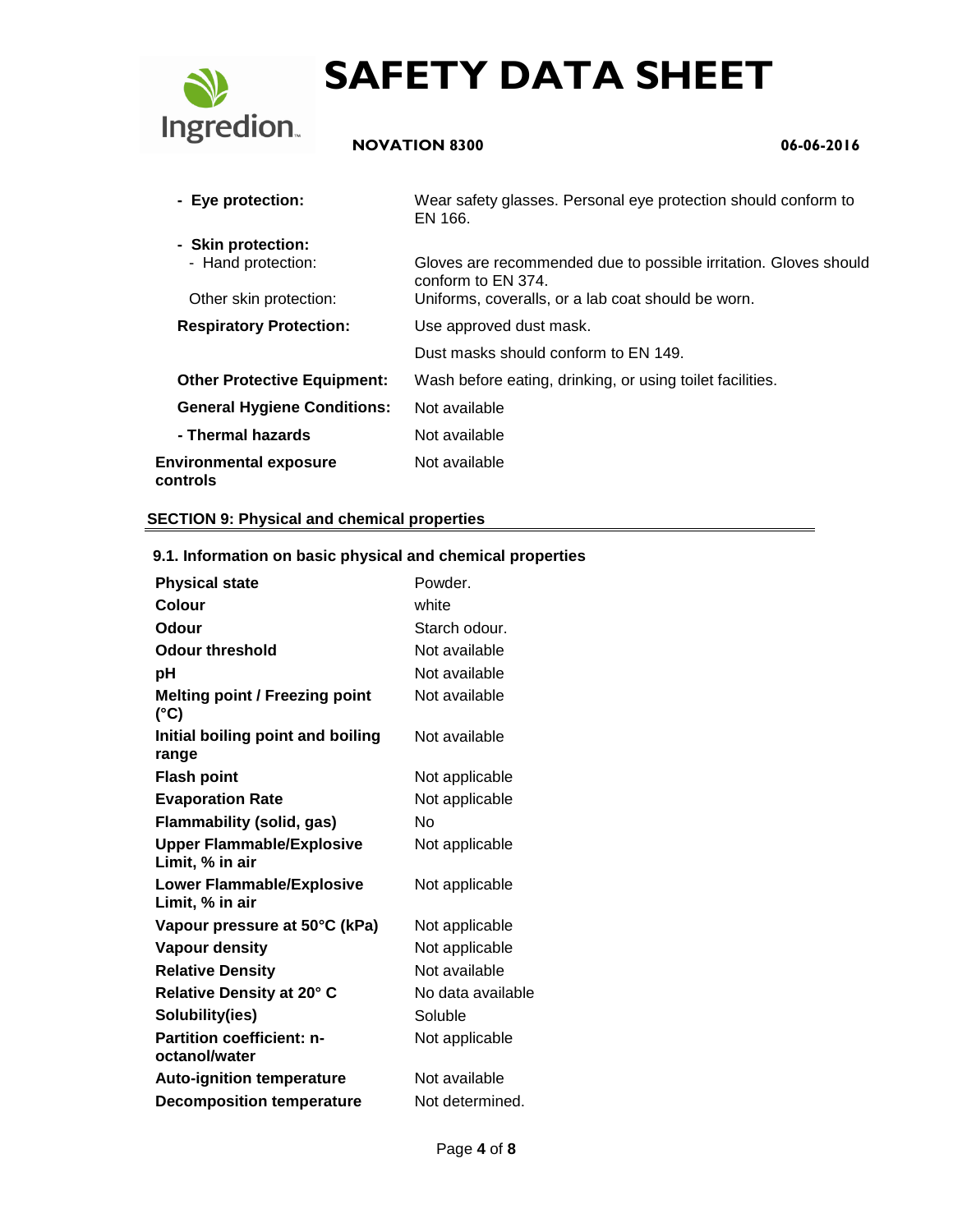

# **NOVATION 8300 06-06-2016**

| <b>Viscosity</b>                  | Not applicable |
|-----------------------------------|----------------|
| <b>Explosive Properties</b>       | Not applicable |
| <b>Oxidising Properties</b>       | Not applicable |
| 9.2. Other information            |                |
| <b>Solids</b>                     | Not available  |
| <b>Volatiles</b>                  | None           |
| <b>Volatile Organic Compounds</b> | Not available  |

### **SECTION 10: Stability and reactivity**

| 10.1. Reactivity                            | Not expected to be reactive                                                                                                                         |
|---------------------------------------------|-----------------------------------------------------------------------------------------------------------------------------------------------------|
| 10.2. Chemical stability                    | Material is stable under normal temperatures and pressures.                                                                                         |
| 10.3. Possibility of hazardous<br>reactions | Hazardous polymerization will not occur.                                                                                                            |
| 10.4. Conditions to avoid                   | None known.                                                                                                                                         |
| 10.5. Incompatible materials                | None known.                                                                                                                                         |
| 10.6. Hazardous decomposition<br>products   | This product does not undergo spontaneous decomposition.<br>Typical combustion products are carbon monoxide, carbon<br>dioxide, nitrogen and water. |

## **SECTION 11: Toxicological information**

#### **11.1. Information on toxicological effects**

**Acute toxicity;** Not available

#### **Skin corrosion/irritation;**

Low order of toxicity. Based on available data, the GHS classification criteria are not met.

## **Serious eye damage/irritation;**

Particulates may scratch eye surfaces and cause mechanical irritation. Based on available data, the GHS classification criteria are not met.

# **Respiratory or skin sensitization;**

Not available

#### **Germ cell mutagenicity;** Not available

**Carcinogenicity;** Not available

**Reproductive toxicity;** Not available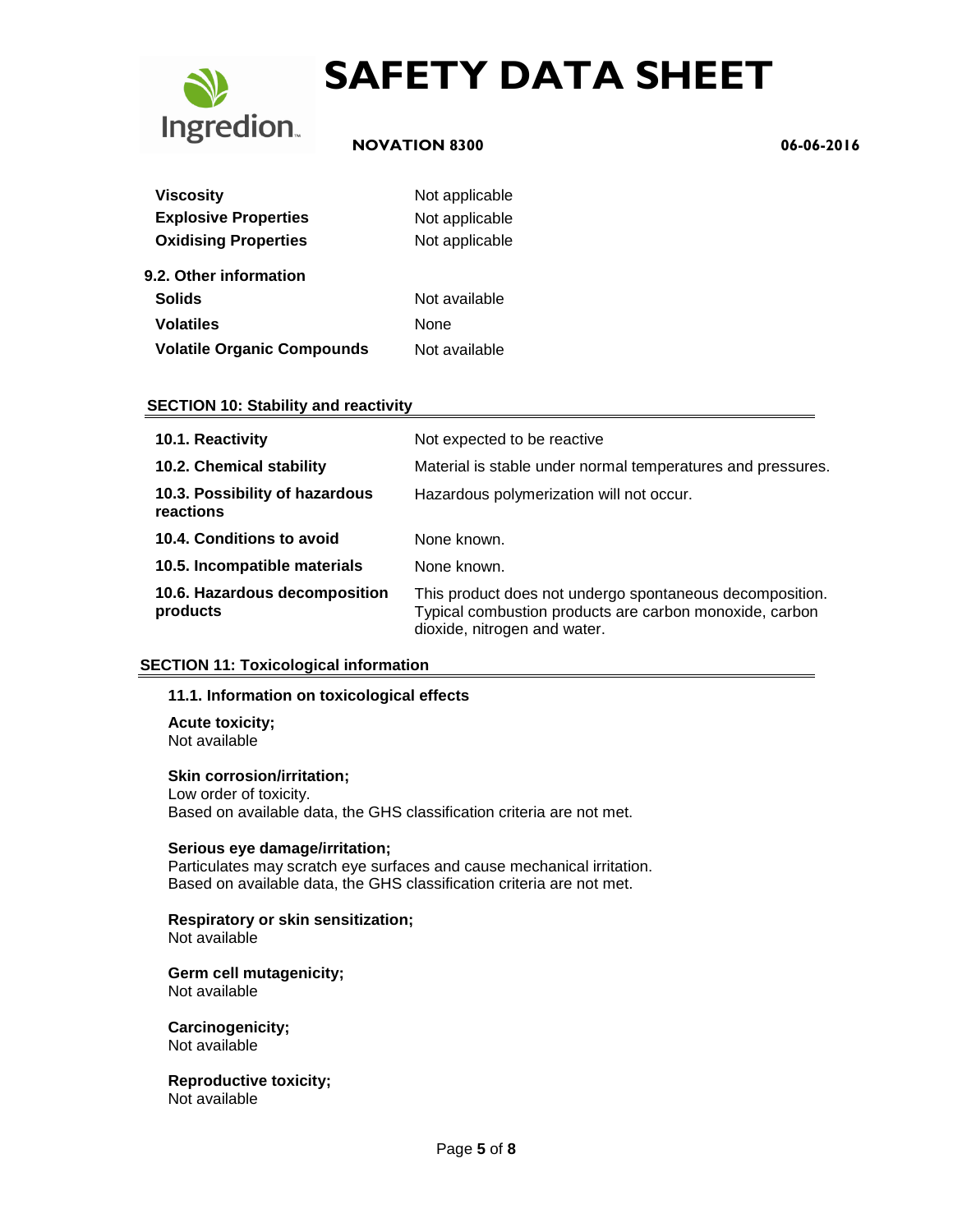

 **NOVATION 8300 06-06-2016**

**STOT-single exposure;** Not available

**STOT-repeated exposure;** Not available

**Aspiration hazard;** Not available

## **SECTION 12: Ecological information**

| 12.1. Toxicity                              | Low, but has a BOD contribution. |
|---------------------------------------------|----------------------------------|
| 12.2. Persistence and<br>degradability      | Readily biodegradable.           |
| 12.3. Bioaccumulative<br>potential          | Low (degrades too rapidly)       |
| 12.4. Mobility in soil                      | Unknown.                         |
| 12.5. Results of PBT<br>and vPvB assessment | Not available                    |
| 12.6. Other adverse<br>effects              | Contributes to effluent BOD.     |
| 12.7. Additional<br><b>Information</b>      | Not available                    |

## **SECTION 13: Disposal considerations**

| 13.1. Waste treatment methods    |                                                                                                    |
|----------------------------------|----------------------------------------------------------------------------------------------------|
| <b>Waste Disposal Methods:</b>   | Waste disposal should be in accordance with existing Community,<br>National and local regulations. |
| <b>Empty Container Warnings:</b> | Not needed.                                                                                        |

### **SECTION 14: Transport information**

| <b>IATA CLASSIFICATION</b>       | Not classified as dangerous. |
|----------------------------------|------------------------------|
| 14.1. UN number                  | Not Applicable               |
| 14.2. UN proper shipping name    | Not Applicable               |
| 14.3. Transport hazard class(es) | Not Applicable               |
| 14.4. Packing group              | Not Applicable               |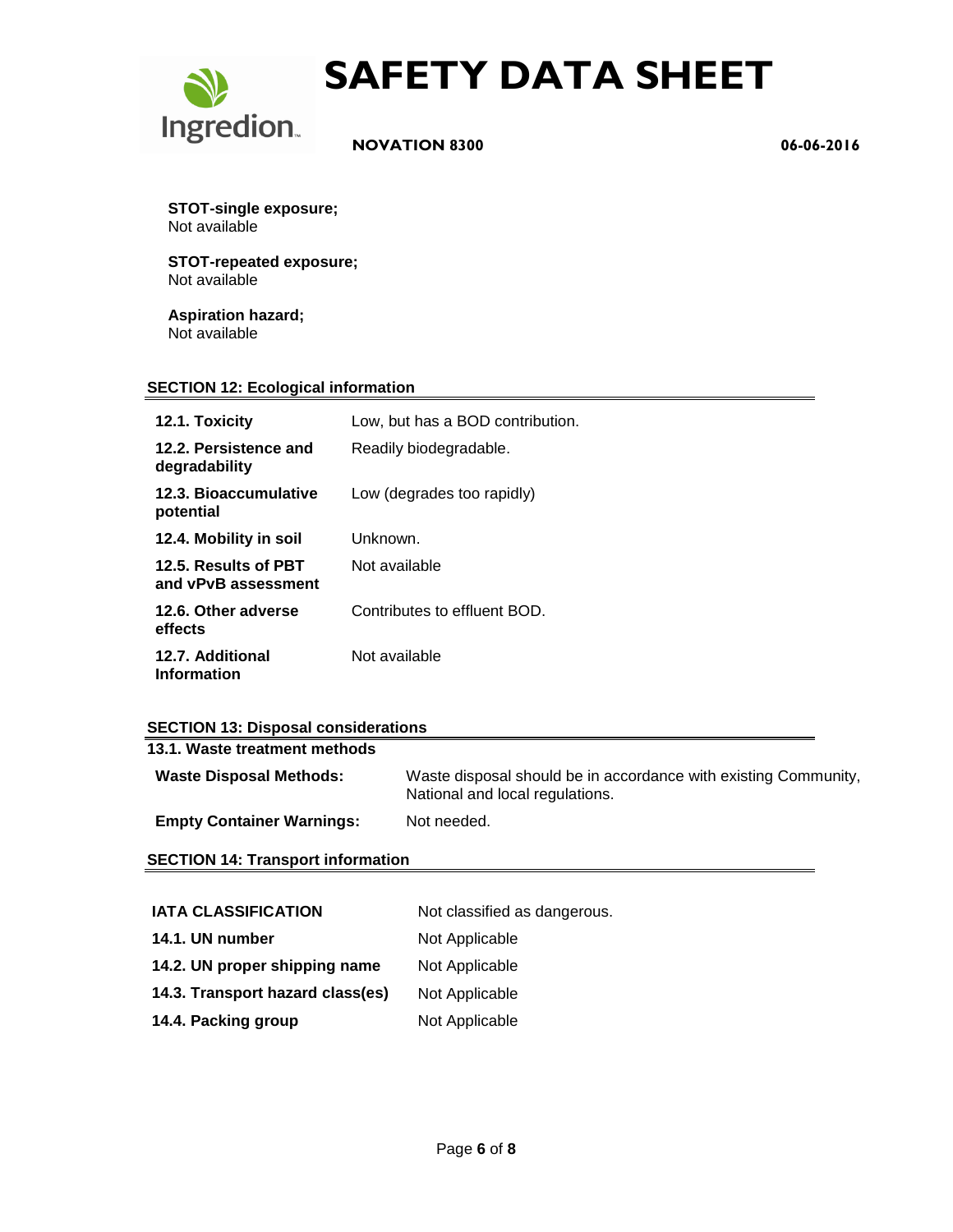

# **NOVATION 8300 06-06-2016**

| <b>IMDG CLASSIFICATION</b>                                                                 | Not classified as dangerous. |
|--------------------------------------------------------------------------------------------|------------------------------|
| 14.1. UN number                                                                            | Not Applicable               |
| 14.2. UN proper shipping name                                                              | Not Applicable               |
| 14.3. Transport hazard class(es)                                                           | Not Applicable               |
| 14.4. Packing group                                                                        | Not Applicable               |
| <b>ADR/RID</b>                                                                             | Not classified as dangerous. |
| 14.1. UN number                                                                            | Not Applicable               |
| 14.2. UN proper shipping name                                                              | Not Applicable               |
| 14.3. Transport hazard class(es)                                                           | Not Applicable               |
| 14.4. Packing group                                                                        | Not Applicable               |
| 14.5. Environmental hazards                                                                | Not available                |
| 14.6. Special precautions for user                                                         | Not available                |
| 14.7. Transport in bulk according<br>to Annex II of MARPOL73/78 and<br>the <b>IBC</b> Code | Not available                |

## **SECTION 15: Regulatory information**

**15.1. Safety, health and environmental regulations/legislation specific for the substance or mixture**

| <b>EINECS</b>                       | Unknown.                                                                                          |
|-------------------------------------|---------------------------------------------------------------------------------------------------|
| <b>SPECIFIC PROVISIONS</b>          | Not available                                                                                     |
| 15.2. Chemical safety<br>assessment | No Chemical Safety Assessment has been carried out for<br>this substance/mixture by the supplier. |

**SECTION 16: Other information**

| Abbreviations and                                           | No data available |
|-------------------------------------------------------------|-------------------|
| acronyms                                                    |                   |
| <b>Key literature</b><br>references and sources<br>for data | No data available |

**Classification and procedure used to derive the classification for mixtures according to Regulation (EC) 1272/2008 [CLP]:**

| <b>Classification according to Regulation (EC) Nr.</b><br>1272/2008 | <b>Classification procedure</b> |
|---------------------------------------------------------------------|---------------------------------|
| Not available                                                       | Not available                   |